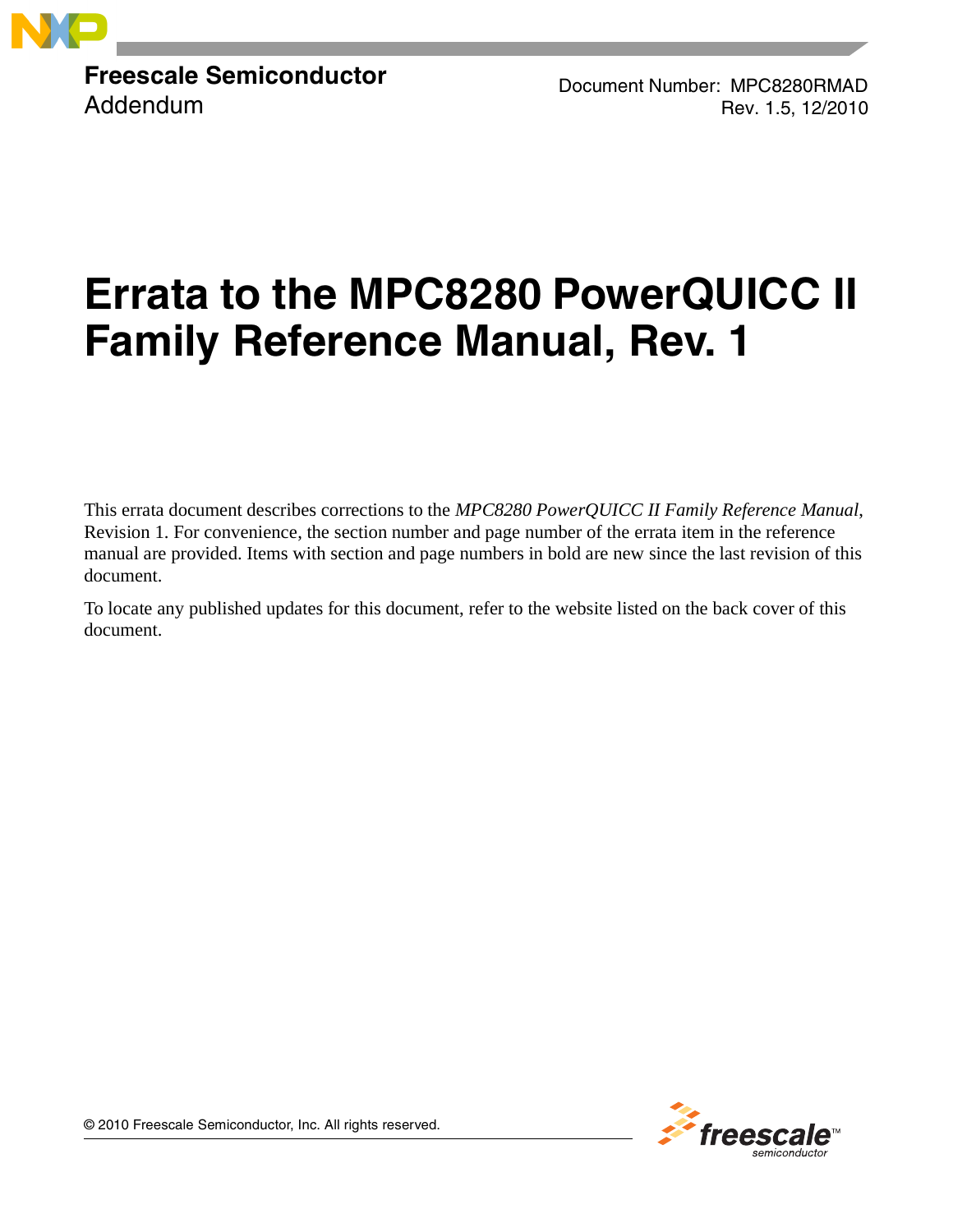

| Section, Page No. | <b>Changes</b>                                                                                                                                                                                                                                                                                 |
|-------------------|------------------------------------------------------------------------------------------------------------------------------------------------------------------------------------------------------------------------------------------------------------------------------------------------|
| Throughout        | Change all references to VCC power supply signal to VDDH.                                                                                                                                                                                                                                      |
| $2.4.2.3, 2-23$   | Replace information regarding AN1767 with AN2129, as follows: "Instruction<br>and Data Cache Locking on the e300 Processor Core application note (order<br>number: AN2129)."                                                                                                                   |
| $4.3.1.4, 4-21$   | In Figure 4-14, change the lower bits at address $0x10C10$ to be $0x10C0A$ .                                                                                                                                                                                                                   |
| $4.3.2.1, 4-26$   | In Table 4-9, "BCR Field Descriptions," update the description for DAM so that<br>the values read:                                                                                                                                                                                             |
|                   | The memory controller asserts $\overline{CS}$ on the cycle following the assertion of<br>$\theta$<br>TS when accessing an address space controlled by the memory controller.                                                                                                                   |
|                   | The memory controller inserts one wait state between the assertion of $\overline{TS}$<br>and the assertion of $\overline{CS}$ when accessing an address space controlled by the<br>memory controller.                                                                                          |
| $4.3.1.1, 4-18$   | In Table 4-4, "SICR Field Descriptions," add the following sentence to the field<br>description of HP (bits $2-7$ ):                                                                                                                                                                           |
|                   | "Port C interrupts have a fixed priority level and cannot be advanced to the highest<br>priority level."                                                                                                                                                                                       |
| $4.3.2.13, 4-43$  | In Figure 4-34, "Local Bus Transfer Error Status and Control Register 2<br>(L_TESCR2)," and Table 4-18, "L_TESCR2 Field Descriptions," change<br>L_TESCR2[PB] bits to 8-11, instead of 12-15. Change bits 12-15 to "Reserved,<br>should be cleared."                                           |
| $5.4, 5-8$        | Added the following sentence before the last sentence in the last paragraph: "Note<br>that rstconf# should be asserted no later than 1007 CLKIN cycles after hreset#<br>assertion."                                                                                                            |
| $5.4.1, 5-10$     | In Table 5-7, "Hard Reset Configuration Word Field Descriptions," for<br>MODCK_H description, clarify that PCI_MODCK_H[0-3] pins are used.                                                                                                                                                     |
| $9.6, 9-4$        | Changed the referenced default value of ALRH to 0x0126_7893.                                                                                                                                                                                                                                   |
| 9.11.1.6, 9-33    | In Table 9-7, "PTCR Field Descriptions," for PTCR[PTV], clarify that the clock<br>referred to is the CPM clock.                                                                                                                                                                                |
| 9.11.2.6, 9-50    | In Table 9-25, "PCI Bus Programming Interface Register Description," change bit<br>description to say, "0x00 When the PCI bridge is configured as a host; or, when<br>the PCI bridge is configured as a peripheral device to indicate the programming<br>model supports the $I_2O$ interface." |
| 9.11.2.8, 9-51    | In Table 9-27, "PCI Bus Base Class Code Register Description," change bit<br>description to say, "0x06 When the PCI bridge is configured as a host; or, when<br>the PCI bridge is configured as a peripheral device to indicate the programming<br>model supports the $I_2O$ interface."       |
|                   | In the note on $I_2O$ compliancy, change the values of the interface, subclass code,<br>and base class code registers to $0x00$ , $0x80$ , and $0x06$ respectively.                                                                                                                            |
| $10.4, 10-6$      | In Table 10-2, modify the description for bit 29, SCCR[CLPD], to read:                                                                                                                                                                                                                         |
|                   | CPM and SIU enter low power mode when the core does.<br>$\mathbf 1$                                                                                                                                                                                                                            |

**Errata to the MPC8280 PowerQUICC II Family Reference Manual, Rev. 1**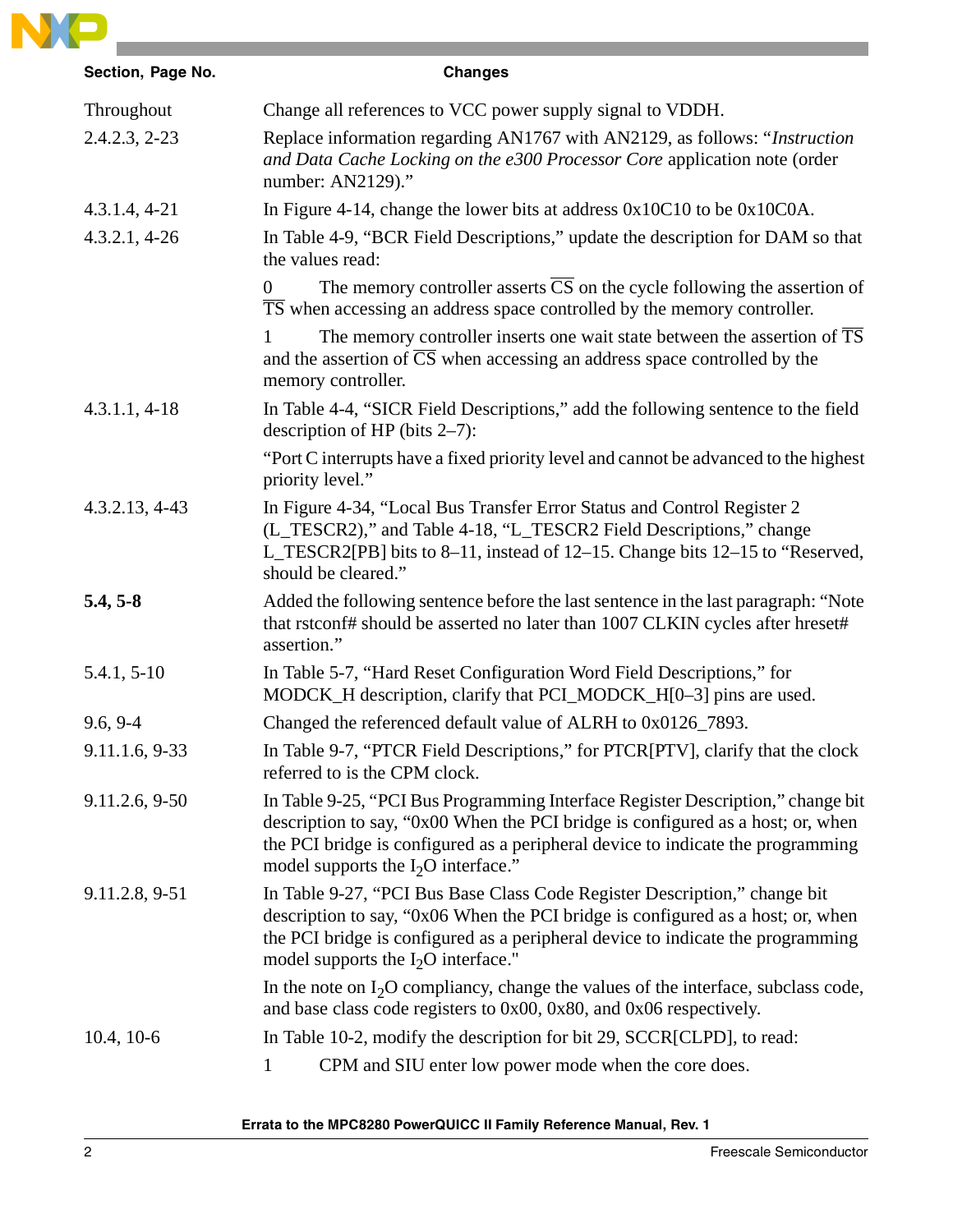

| Section, Page No. | <b>Changes</b>                                                                                                                                                                                                                                                                                                                                       |
|-------------------|------------------------------------------------------------------------------------------------------------------------------------------------------------------------------------------------------------------------------------------------------------------------------------------------------------------------------------------------------|
| $11.1, 11-3$      | Remove the words "for single accesses" from the end of the bulleted item which<br>reads "Read-modify-write (RMW) odd/even parity"                                                                                                                                                                                                                    |
| $11.2.4, 11-8$    | Add the following first paragraph:<br>RMW parity mode is used when there is a special memory byte lane for parity<br>with its own byte enable, and actual RMW transaction would occur only for<br>sub-port size write transaction. Normal parity mode is used when each data byte<br>lane is appended with a parity bit, using the same byte enable. |
| 11.4.6.4, 11-41   | Replaced the last sentence of the section with the following:                                                                                                                                                                                                                                                                                        |
|                   | The most efficient programming will be $CL - 1$ , but in some cases this setting can<br>violate $t_{RAS}$ (activate to precharge) for a single beat read. If this happens,<br>LDOTOPRE should be set to the minimum that meets $t_{RAS}$ .                                                                                                           |
| 14.5, 14-19       | In Figure 14-8, "Internal Data RAM Memory Map," 0xs00 is not a valid offset<br>value; change to 0x2000.                                                                                                                                                                                                                                              |
| 19.8.5, 19-25     | In Table 20-6, "IDMA BD Field Descriptions," revise the description for bit 15,<br>DDTB, as follows:                                                                                                                                                                                                                                                 |
|                   | 01 The destination address lies within the local or PCI buses.                                                                                                                                                                                                                                                                                       |
| 20.3.2, 20-15     | In Table 20-6, "RFCRx/TFCRx Field Descriptions," revise the description for bits<br>3–4, RFCR/TFCR[BO], as follows:                                                                                                                                                                                                                                  |
|                   | Byte ordering. This bit field should be set by the user to select the required byte<br>ordering for the data buffer. If this bit field is modified on the fly, it will take effect<br>at the beginning of the next frame.                                                                                                                            |
|                   | 00 Reserved.                                                                                                                                                                                                                                                                                                                                         |
|                   | 01 PowerPCTM little-endian, or munged, byte ordering. As data is transmitted<br>onto the serial line from the data buffer, the least significant byte of the buffer<br>double word contains data to be transmitted earlier than the most-significant<br>byte of the same buffer double word.                                                         |
|                   | 1X PowerPC byte ordering—normal operation. It is also called big-endian byte<br>ordering. As data is transmitted onto the serial line from the data buffer, the<br>most significant byte of the buffer word contains data to be transmitted earlier<br>than the least significant byte of the same buffer word.                                      |
| 24.8, 24-7        | In Table 24-5, change the third sentence in the Transmitter Underrun description<br>to read as follows:                                                                                                                                                                                                                                              |
|                   | Underrun in transparent mode occurs when the CPM or SDMA is experiencing a<br>latency issue and cannot keep up with the transmission rate.                                                                                                                                                                                                           |
| 27.5.6, 27-16     | In Table 27-8, "RFCRx/TFCRx Field Descriptions," revise the description for bits<br>3–4, RFCR/TFCR[BO], as follows:                                                                                                                                                                                                                                  |
|                   | Byte ordering. This bit field should be set by the user to select the required byte<br>ordering for the data buffer. If this bit field is modified on the fly, it will take effect<br>at the beginning of the next frame.                                                                                                                            |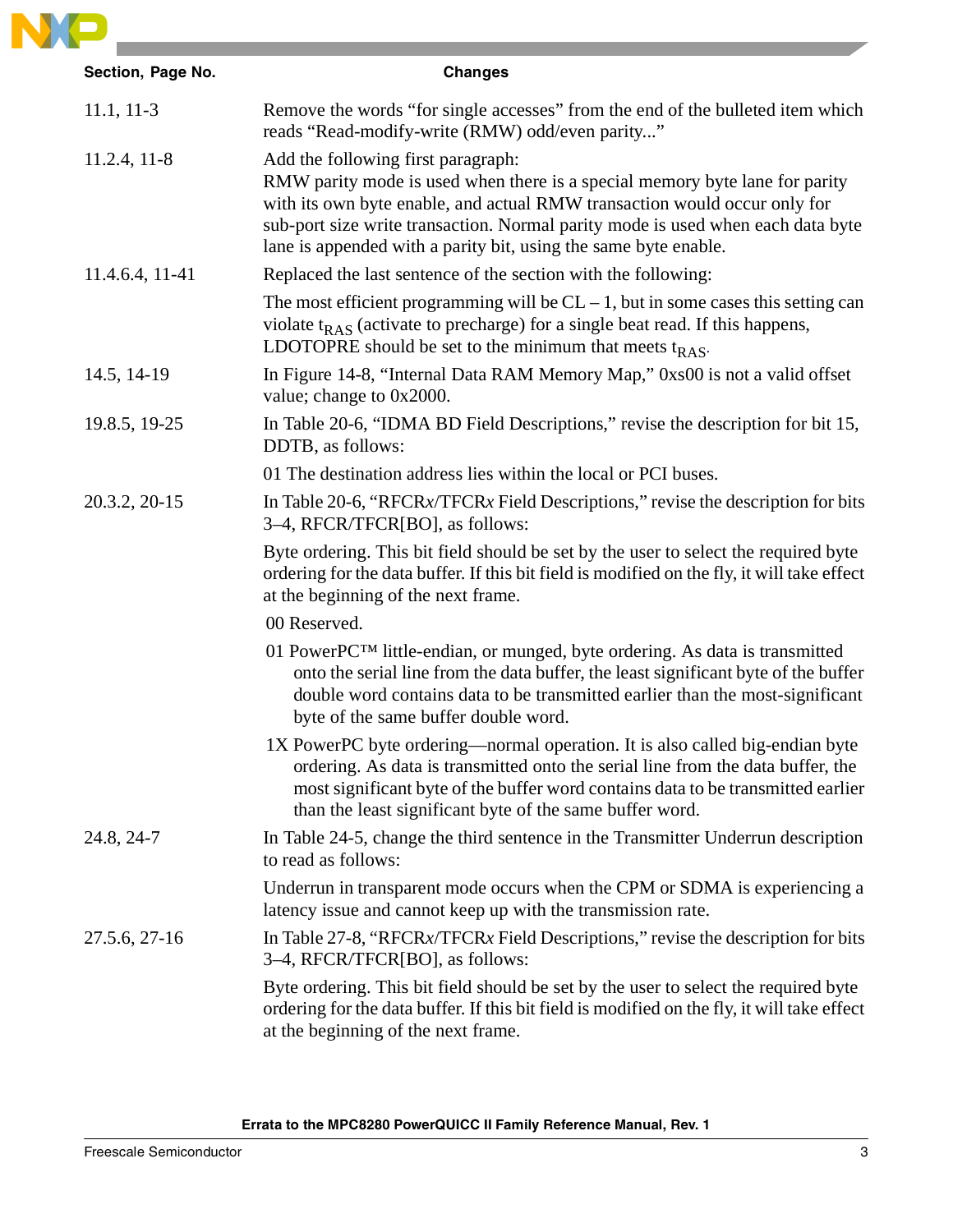| Section, Page No. | <b>Changes</b>                                                                                                                                                                                                                                                                                                                                                                                                                                                                                                            |
|-------------------|---------------------------------------------------------------------------------------------------------------------------------------------------------------------------------------------------------------------------------------------------------------------------------------------------------------------------------------------------------------------------------------------------------------------------------------------------------------------------------------------------------------------------|
|                   | 00 DEC (and Intel) convention is used for byte ordering—swapped operation. It<br>is also called little-endian byte ordering. The transmission order of bytes<br>within a buffer word is reversed as compared to the PowerPC mode. This<br>mode is supported only for 32-bit port size memory.                                                                                                                                                                                                                             |
|                   | 01 PowerPC little-endian, or munged, byte ordering. As data is transmitted onto<br>the serial line from the data buffer, the least significant byte of the buffer<br>double word contains data to be transmitted earlier than the most significant<br>byte of the same buffer double word.                                                                                                                                                                                                                                |
|                   | 1X PowerPC byte ordering—normal operation. It is also called big-endian byte<br>ordering. As data is transmitted onto the serial line from the data buffer, the<br>most significant byte of the buffer word contains data to be transmitted earlier<br>than the least significant byte of the same buffer word.                                                                                                                                                                                                           |
| 28.2.3.1, 28-8    | In Table 28-3, "RFCRx/TFCRx Field Descriptions," revise the description for bits<br>3–4, RFCR/TFCR[BO], as follows:                                                                                                                                                                                                                                                                                                                                                                                                       |
|                   | Byte ordering. This bit field should be set by the user to select the required byte<br>ordering for the data buffer. If this bit field is modified on the fly, it will take effect<br>at the beginning of the next frame.                                                                                                                                                                                                                                                                                                 |
|                   | 00 DEC (and Intel) convention is used for byte ordering—swapped operation. It<br>is also called little-endian byte ordering. The transmission order of bytes<br>within a buffer word is reversed as compared to the PowerPC mode. This<br>mode is supported only for 32-bit port size memory.                                                                                                                                                                                                                             |
|                   | 01 PowerPC little-endian, or munged, byte ordering. As data is transmitted onto<br>the serial line from the data buffer, the least significant byte of the buffer<br>double word contains data to be transmitted earlier than the most significant<br>byte of the same buffer double word.                                                                                                                                                                                                                                |
|                   | 1X PowerPC byte ordering—normal operation. It is also called big-endian byte<br>ordering. As data is transmitted onto the serial line from the data buffer, the<br>most significant byte of the buffer word contains data to be transmitted earlier<br>than the least significant byte of the same buffer word.                                                                                                                                                                                                           |
| 29.9.2, 29-44     | In Table 29-22, "TxBD Field Descriptions," for bit 4, "L," add the following note<br>to the field description:                                                                                                                                                                                                                                                                                                                                                                                                            |
|                   | Note: In Transparent Mode operation, setting Last puts the channel to Idle state<br>after sending the last byte of the buffer (or the CRC, if enabled). To resume<br>transmit, set the POL bit in the CHAMR. For continuous transmission—for<br>example, with no concept of a frame boundary—Last should NOT be set in<br>Transparent Mode.31.10.2.3.2, 31-54In Table 31-23, change the second sentence<br>of the field description for TCT[SN] to read "Used to generate the sequence<br>number in the AAL1 PDU header." |
| 30.10.1.1, 30-17  | Revise Section 30.10.1.1, "Re-Initialization Procedure," as follows:                                                                                                                                                                                                                                                                                                                                                                                                                                                      |

2. Remember the TxBD pointer range for data recovery (Every TxBD marked Ready contains data that has not been transmitted). Clear the Ready bit of the entire TxBD ring.

# **Errata to the MPC8280 PowerQUICC II Family Reference Manual, Rev. 1**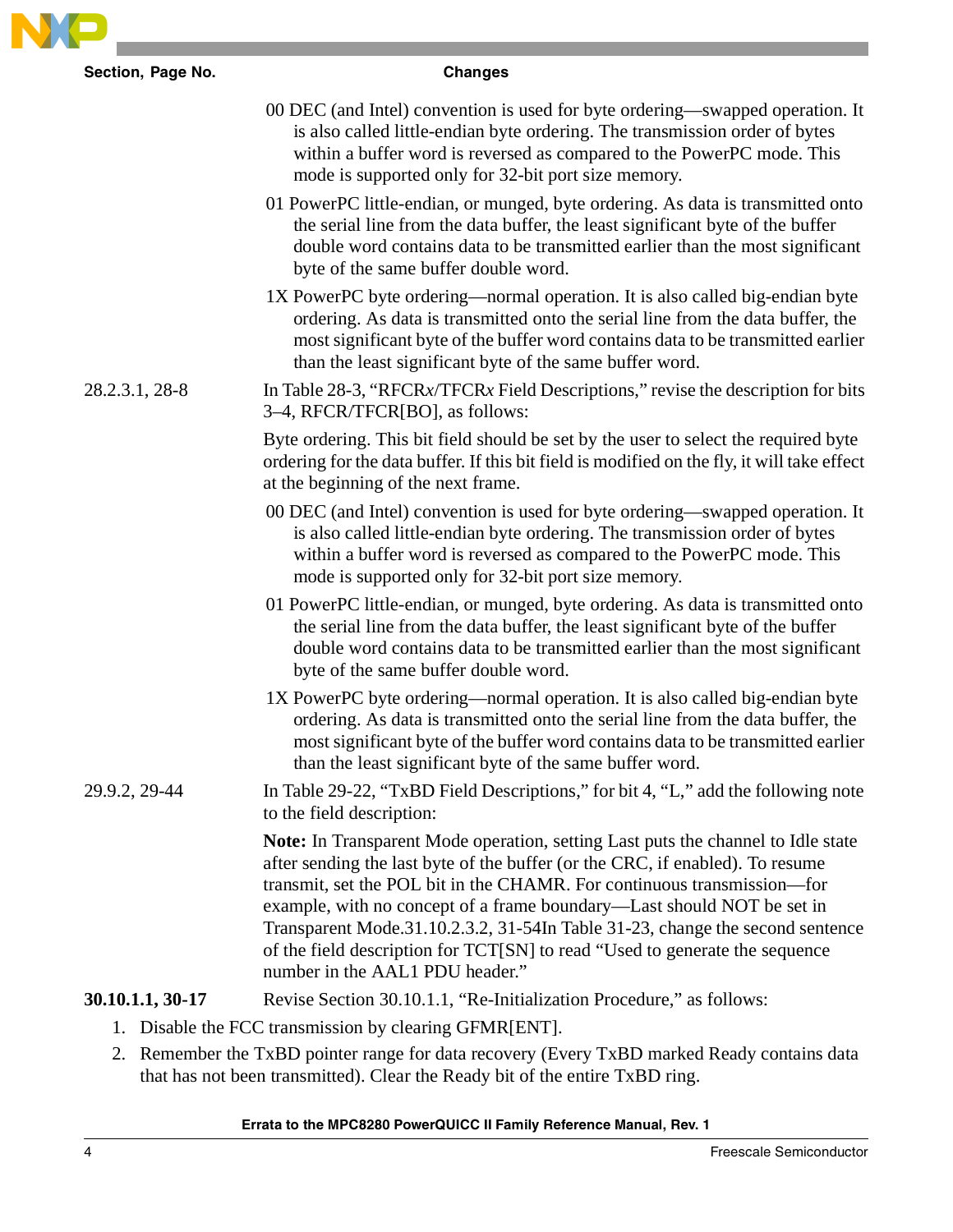

# **Section, Page No. Changes**

- 3. Issue an "INIT TX PARAMS" command using the CPCR.
- 4. Enable FCC transmission by setting GFMR[ENT] and poll TSTATE[8:31] until it is equal to 0x040000.
- 5. Issue a "Graceful Tx Stop" command using CPCR
- 6. Restore the Ready bit for all TxBDs marked for data recovery.
- 7. Modify TBPTR in PRAM to point to the TxBD to be transmitted next.
- 8. Issue a "Restart Tx" command using the CPCR.

| 30.10.1.3, 30-17 | Remove section, "Adjusting Transmitter BD Handling."                                                                                                                                                                                                                                                                                                                                                             |
|------------------|------------------------------------------------------------------------------------------------------------------------------------------------------------------------------------------------------------------------------------------------------------------------------------------------------------------------------------------------------------------------------------------------------------------|
| 31.10.2.3, 31-54 | In Table 31-23, Transmit Connection Table (TCT) bit 8 for AVCF Added the<br>following sentence to the note on AVCF. "The AVCF bit m ust not be set for<br>VBR."                                                                                                                                                                                                                                                  |
| 36.7, 36-8       | Remove paragraph with references to FPSMR[ECM].                                                                                                                                                                                                                                                                                                                                                                  |
| 36.8, 36-12      | In Table 36-2, "Ethernet-Specific Parameter RAM," change the description for<br>location 0xFC to read, "Reserved and must be cleared," in bold font.                                                                                                                                                                                                                                                             |
|                  | For offset 0xFF, add "POLL_DELAY" as the offset name; the name should be in<br>bold to indicate that the user needs to initialize.                                                                                                                                                                                                                                                                               |
| 36.19, 36-24     | In Figure 36-9, "Fast Ethernet Receive Buffer (RxBD)," and Table 36-10, "RxBD<br>Field Descriptions," remove references to RxBD[CMR]. Bit 6 should be reserved.                                                                                                                                                                                                                                                  |
| 38.3.1, 38-3     | Modify the last paragraph, as follows:                                                                                                                                                                                                                                                                                                                                                                           |
|                  | "The receiver synchronizes on the synchronization pattern located in the FDSR.<br>For instance, if an 8-bit SYNC is selected, reception begins as soon as these eight<br>bits are received, beginning with the first bit following the 8-bit SYNC. The value<br>for FDSR should be 0x00nn if 8-bit SYNC is selected. This effectively links the<br>transmitter synchronization to the receiver synchronization." |
| 39.5.1, 39-12    | In Table 39-6, "RFCRx/TFCRx Field Descriptions," revise the description for bits<br>3–4, RFCR/TFCR[BO], as follows:                                                                                                                                                                                                                                                                                              |
|                  | Byte ordering. This bit field should be set by the user to select the required byte<br>ordering for the data buffer. If this bit field is modified on the fly, it will take effect<br>at the beginning of the next frame.                                                                                                                                                                                        |
|                  | 00 DEC (and Intel) convention is used for byte ordering—swapped operation. It<br>is also called little-endian byte ordering. The transmission order of bytes<br>within a buffer word is reversed as compared to the PowerPC mode. This<br>mode is supported only for 32-bit port size memory.                                                                                                                    |
|                  | 01 PowerPC little-endian, or munged, byte ordering. As data is transmitted onto<br>the serial line from the data buffer, the least significant byte of the buffer<br>double word contains data to be transmitted earlier than the most significant<br>byte of the same buffer double word.                                                                                                                       |
|                  | 1X PowerPC byte ordering—normal operation. It is also called big-endian byte<br>ordering. As data is transmitted onto the serial line from the data buffer, the                                                                                                                                                                                                                                                  |

# **Errata to the MPC8280 PowerQUICC II Family Reference Manual, Rev. 1**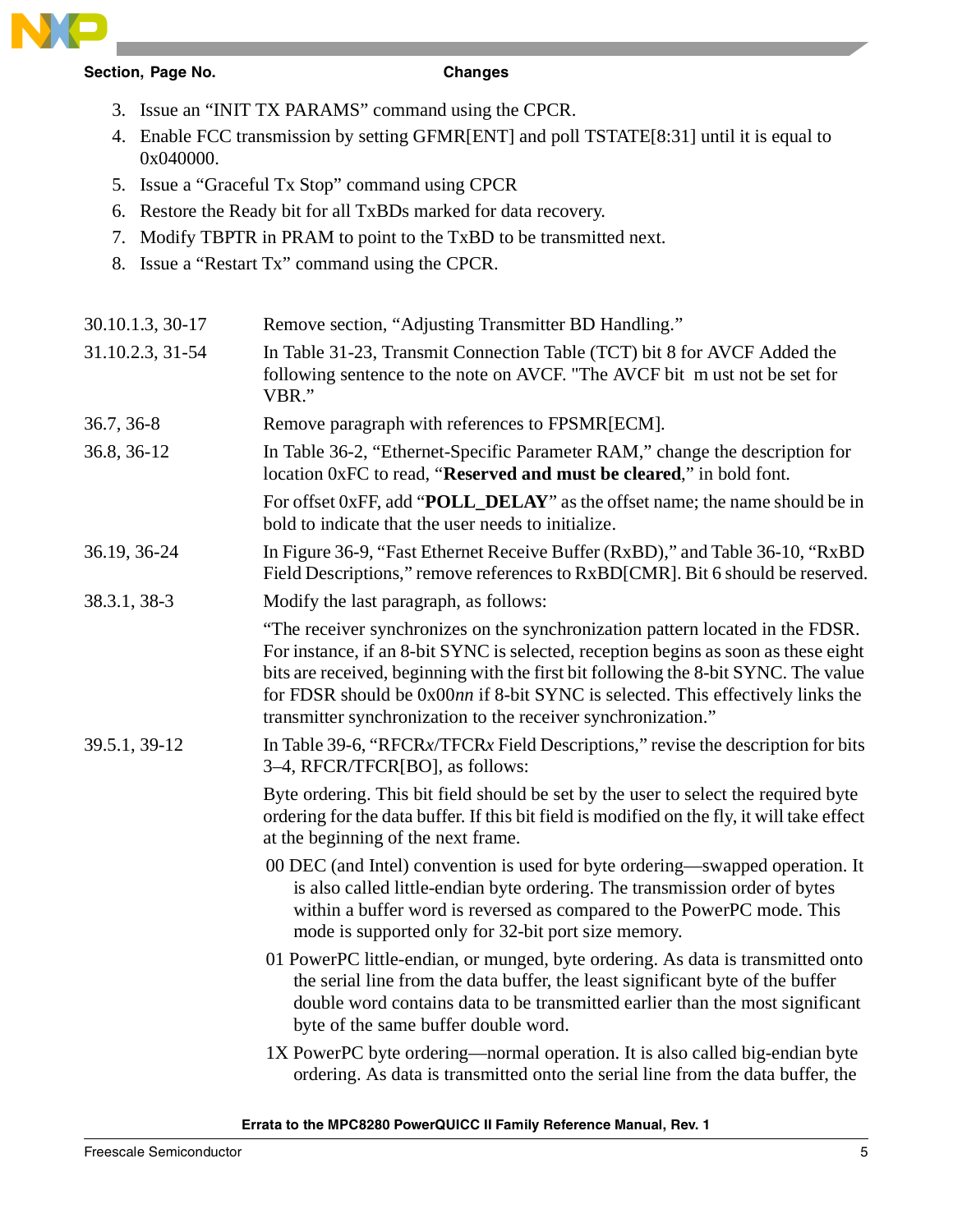

| Section, Page No. | <b>Changes</b>                                                                                                                                                                                                                                                                                                  |
|-------------------|-----------------------------------------------------------------------------------------------------------------------------------------------------------------------------------------------------------------------------------------------------------------------------------------------------------------|
|                   | most significant byte of the buffer word contains data to be transmitted earlier<br>than the least significant byte of the same buffer word.                                                                                                                                                                    |
| $40.5, 40-11$     | In Table 40-11, "RFCR/TFCR Field Descriptions," modify the second encoding<br>in GBL (bit 2) field description to be for "1," not "0."                                                                                                                                                                          |
| $40.5, 40-11$     | In Table 40-11, "RFCR $x$ /TFCR $x$ Field Descriptions," revise the description for<br>bits 3–4, RFCR/TFCR[BO], as follows:                                                                                                                                                                                     |
|                   | Byte ordering. This bit field should be set by the user to select the required byte<br>ordering for the data buffer. If this bit field is modified on the fly, it will take effect<br>at the beginning of the next frame.                                                                                       |
|                   | 00 DEC (and Intel) convention is used for byte ordering—swapped operation. It<br>is also called little-endian byte ordering. The transmission order of bytes<br>within a buffer word is reversed as compared to the PowerPC mode. This<br>mode is supported only for 32-bit port size memory.                   |
|                   | 01 PowerPC little-endian, or munged, byte ordering. As data is transmitted onto<br>the serial line from the data buffer, the least significant byte of the buffer<br>double word contains data to be transmitted earlier than the most significant<br>byte of the same buffer double word.                      |
|                   | 1X PowerPC byte ordering—normal operation. It is also called big-endian byte<br>ordering. As data is transmitted onto the serial line from the data buffer, the<br>most significant byte of the buffer word contains data to be transmitted earlier<br>than the least significant byte of the same buffer word. |